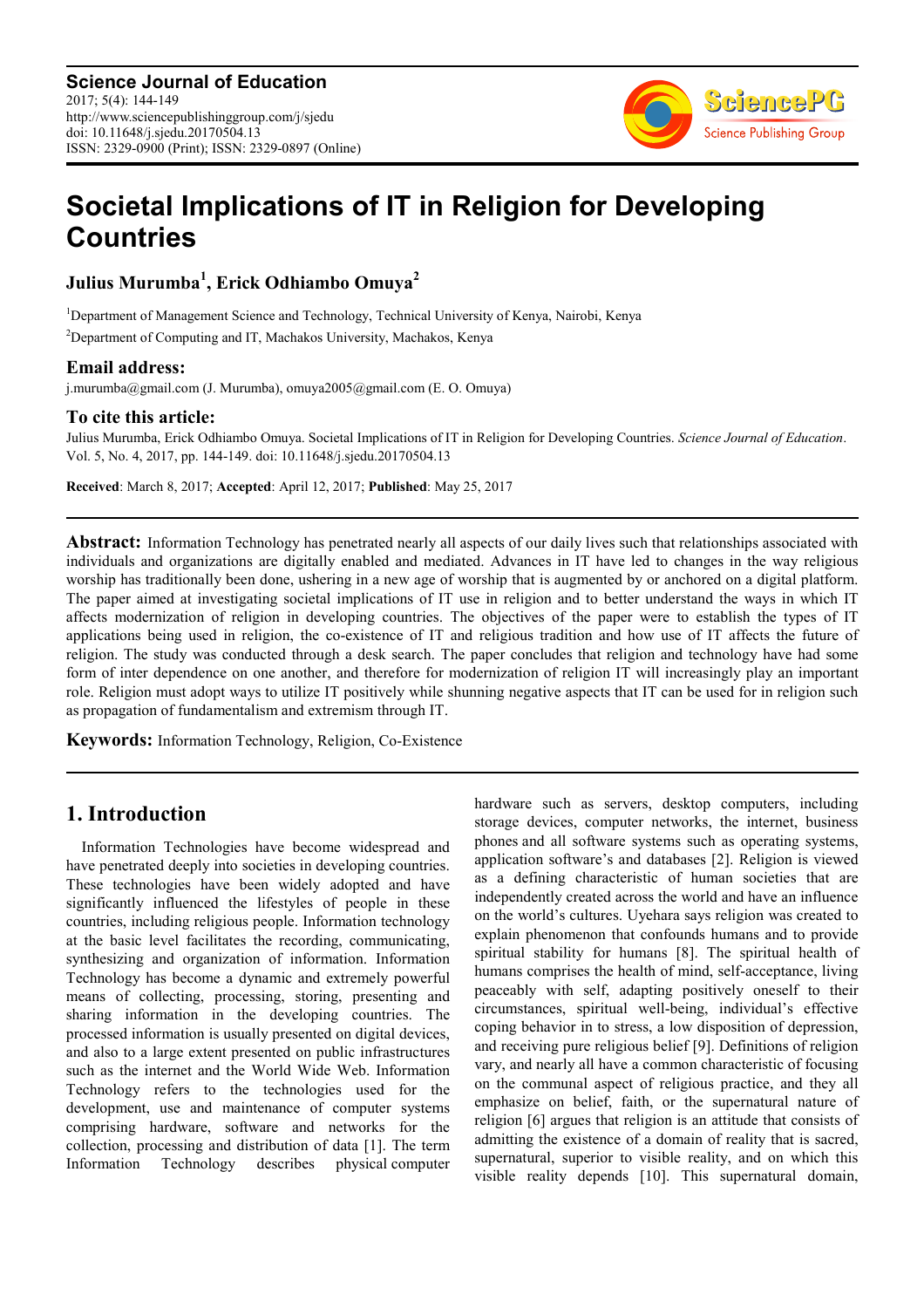referred to as the sphere of the divine, has been understood in many ways by different cultures and at different times. For example it has been at times articulated into a variety of gods while at different times it has been articulated to mean a unique God. The nature of religion has also been conceived differently, sometimes as totally distinct and separated from the material world in which humans live or transcendence, or conceived as intimately permeating the material world or immanence.

#### **2. Methodology**

The paper is based on desk research with various sources of literature being reviewed, including research papers in journals and conference proceedings, online journals and reports. The literature search was conducted between the months of September and December 2016.

### **3. Importance of IT in Religion**

Information Technology has had an effect on religious practices and ethics in many ways such as propagation of extremist views, brain washing and propagation of hate speech through emerging Information technologies such as the internet and the social media [3]. Technology is understood as practical implementation of intelligence [4], and is therefore a matter of knowing how to express values. [5] Opines that technology in whatever form somehow relates to religion, positively, negatively, or neutrally, since religion is also supremely a matter of values. Information Technology enhances religious practices by facilitating the creation and expansion of religious communities [6]. According to [5], religion has to embrace technology or die, and that the two most common areas that Information Technologies are used in religion are in training for clergy and for religious institutions making their information available. An example is in Christianity in which Information Technology has given it (Christianity) medium through which a world-wide audience can be reached. Christianity has been one of the first religions to adopt and profit from technologies. Ferguson's work indicates that historically there have been advances for Christianity when there were advances in technology [5]. The Pax Romana technology for instance existed at the time of Christ, and played a significant role in the spread of the gospel [7].

On the African continent [11] observes that there is growing scholarship in the field of Information Technologies, religion and culture, and his scholarly work focused on investigating the growth of the new forms of media and their uptake by religious groups. In relation to this scholarly work, there is emergence of new practices where the use of the emerging information and communication technologies by the Catholic Church and the Pentecostal churches is enabling their social involvement in the societal affairs of many countries. According to [12] the estimates of religious populations in Africa indicate that 45% of Africa's population is Christian, while Muslims are 40.6%, and that sub-Saharan Africa is predominantly Christian while the north and west are predominantly Muslim. Other forms of minority religions found on the continent include Judaism, Hinduism and Traditional Religion [12].

#### **4. Types of IT in Religion**

The work of [6] shows that historically religion has enthusiastically adopted and promoted new technologies. For Information Technology, its uses and applications in a religious context are many ranging from the integral and important to the absurd [6]. Personal computers are often used for sermon preparation, personal religious study, while network have been instrumental in communications, and churches have allowed their pastors make use of these technologies [13]. On the flip side an example of Finnish company which in 2004 shut down a service that promised to answer people's prayers with a text message from Jesus. In the same connection, an electronic application called Sun Dial, for instance, can be loaded on a mobile phone to help Muslims remember to pray five times a day [14]. It also seems there are now thousands of apps which allow Christian parishioners to access Bible quotes.

Many churches have also created websites to serve current members and also reach out to new audiences. A website is useful in providing religious institutions with online presence and serves like advertisement of the institution on the internet where anything about the religious institution can be known [13]. Preachers can also use the websites advantage and provide visual sermons online, beaming some aspects of their teachings and preaching topics, text, sub points, other scriptures can be shared through the website. Other forms of Information Technologies that are useful in promoting and delivering religious messages, particularly in churches, are the television screens used to project hymn lyrics or provide audience members with a better view during religious services and electronic amplification equipment used in projecting voices of speaker's voice to large audience's. Reverend Fulton J. Sheen (Time Magazine) observed that in the early 1950s the Roman Catholic Church used the television as a medium to promote their religious messages through sponsoring weekly sermons. Today, majority of pastors in many churches are using different forms of Information Technologies in the areas of sermon preparation, teaching during service and worship. The emergence of the computer and related Information Technologies such as internet and social media have led to congregations using these technologies to promote and enhance traditional worship, fellowship, pastoral care, education, missionary work and community outreach, and communications. [13] citing [15] adds that the benefits of technology make it befitting for religion, especially Information technology which has played a significant role in the spread of Christianity throughout history. Christians for instance have used Information Technology to have Hebrew or Greek words with their explanations to be displayed on a projector through a computer [13], therefore helping worshippers to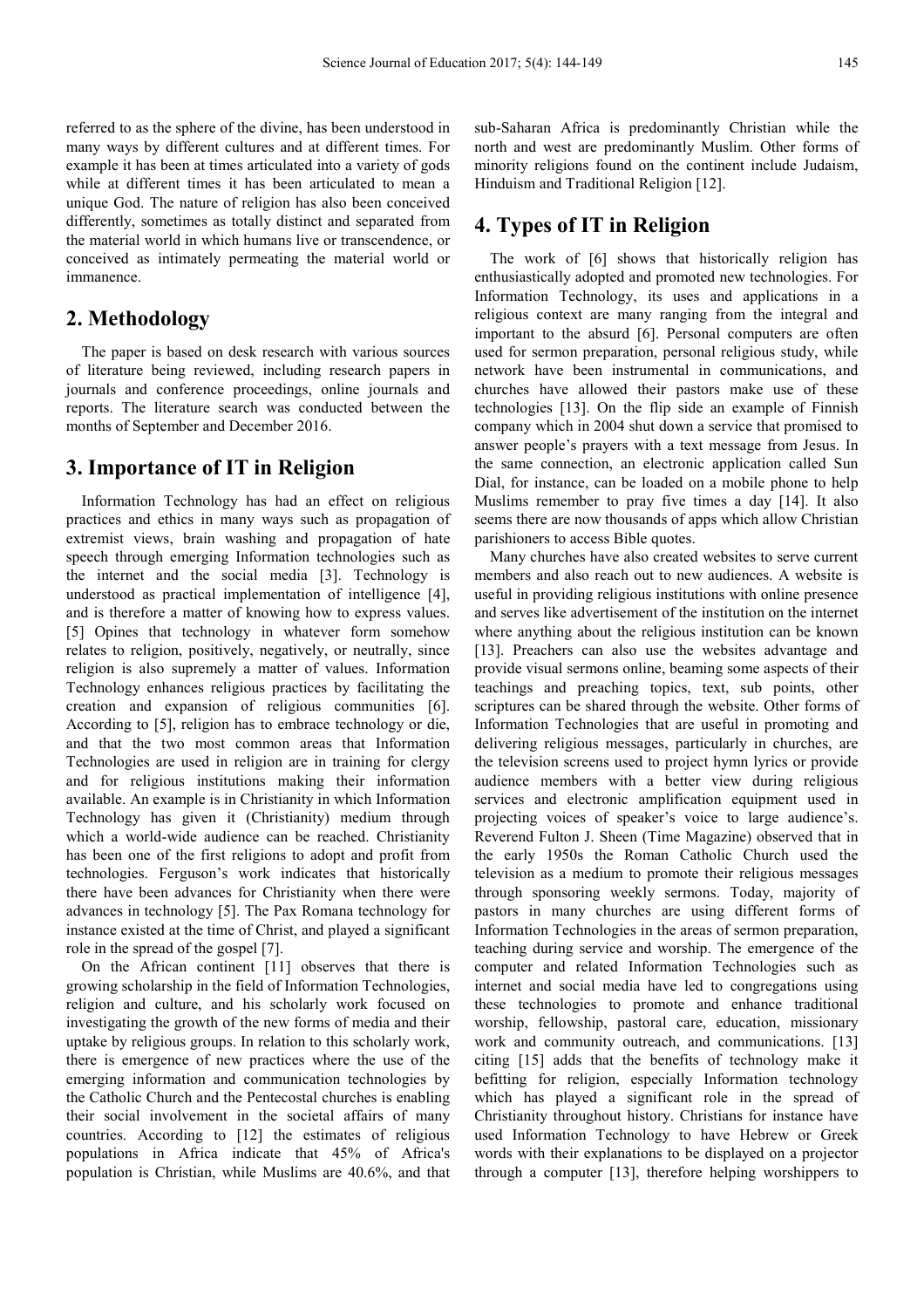follow, see and internalize the message more. [16] in their work, indicate that religious organizations quite often use Information Technology for conducting their routine or daily business; for example use of a Information Systems for records management, communication, e-commerce and accounting. Thus, some monasteries run internet shops selling icons, books and CD-ROMs, and occasionally usage of the Internet by monks to shop for items they need and for Communication usage of the email and VoIP. [17] as cited by [13] observes that religious organizations are using computer technology primarily in areas of administration and finance, communications, learning and multimedia presentation for worship and education. Use of technology to record Islamic sermons has in recent years become a popular technique for the cultivation of Islamic virtues and are instrumental in the creation of the modes of public sociability these virtues uphold [6]. Using this strategy, sermons of Islamic preachers, popularly known as khutaba are digitally recorded for playback to different audiences in public spaces and have today become a ubiquitous part of the contemporary social landscape in many countries where Muslim populations are significant.

## **5. Ways Information Technologies Are Used in Religion**

Historically religion has always depended on technology and in recent years on Information Technology. [7] States that Blaise Pascal, Isaac Newton, and Samuel Morse were scientists who held Christianity and the Bible in the highest regard, and were motivated by the confidence in the rationality behind the universe and the goodness of the material world, implying that these scientists used technology for the good of their religion. For any religion, its longevity is dependent on getting new followers, and for that to happen, the beliefs, rituals and sacred texts of that religion need to be spread and passed down generations [18], and books have historically played a central part to this process. The advancements in Information Technologies, and emergence of newer technologies, has led to situation where these technologies are strongly augmenting books through the internet, world wide web, social media and various forms of multi-media. According to [18], Buddhists have always been on frontline in using the new and emerging technologies. In Japan and in China, Buddhists were among the first religious people to adopt wood block printing on a large scale in order to produce and disseminate their sacred texts on massive scale, which was a huge innovation in a predominantly oral world. Today Buddhists are using technologies such as the Web and podcasts to their advantage more than many other religions. The Zen community in Canada for example is on record for using a service called e-sangha, which provides Buddhists from different parts of world a platform to interact, and to take part in the activities of their religious community online even when they are physically distant. This is of course made possible by a virtual presence in the form of a

website which provides a medium for new members to Zen, to take online orientation courses, access podcasts with regular lectures and join discussions [18].

For the Church, many leaders including Pope Benedict XVI have articulated the need to use new technologies to express the word of God to all people of all generations. This has also been articulated in the National Directory for Catechesis which states that, using the media correctly and competently can lead to a genuine enculturation of the gospel [13]. [8] Uyehara cites an interview of [5], a PhD holder in theology and church history with TechNewsWorld to explain that religion has helped to create more efficient forms of communication. A case in point is where Christians in the 16th century replaced the scroll with books because they were more mobile, efficient, and durable. This mobility helped to large extent to reproduce religious texts on a large scale, and changed the fundamental structure of the way religious ideas diffused. Through Information Technology, religion has found a medium to reach a world-wide audience. This underscores the point that historically there have been significant advances for Christianity whenever there have been advances in technology. [7] Work demonstrates that the Christians have always been among the first religious communities to adopt or profit from technologies. Historians have also shown that American Evangelical Protestants adopted communications technologies such as the printing press and telegraph early and enthusiastically because they saw in those systems opportunities to grow their faith by spreading the gospel more broadly [6]. In education, computers, networks and telecommunications have helped not only to increase the efficiency of the religious education, but also make it more understandable and interesting for modern man, especially the youth. After all, the information processing and communication have become today an integral part of any educational process, and is important as any form of teaching or learning [19].

Although, there are many ways in which Information Technology enhances religious practices such as through expansion and creation of religious communities, there are instances where Information Technology degrades religious practices, especially when it breaks communal bonds. [6] observes that though this dual natured relationship to religion can be seen in many technologies, the internet social networking is one of the clearest examples of how technology can both support and erode religious techniques. Information Technology has also displaced the traditional culture of Christianity, especially in the way that church work and worship are conducted. [7] States that he had hoped that the massive resources that are being spent in terms of billions on Sunday Schools, day schools, and Vacation Bible Schools would produce a generation that has its values correct. He adds that he also thought that the huge sums spent on television preaching might have changed societies to be more religious, but eventually he was left to admit that the divorce rate remained the same among those who attended church just like those who did not, and that majority of men between the ages of 18 and 34 who visited pornography web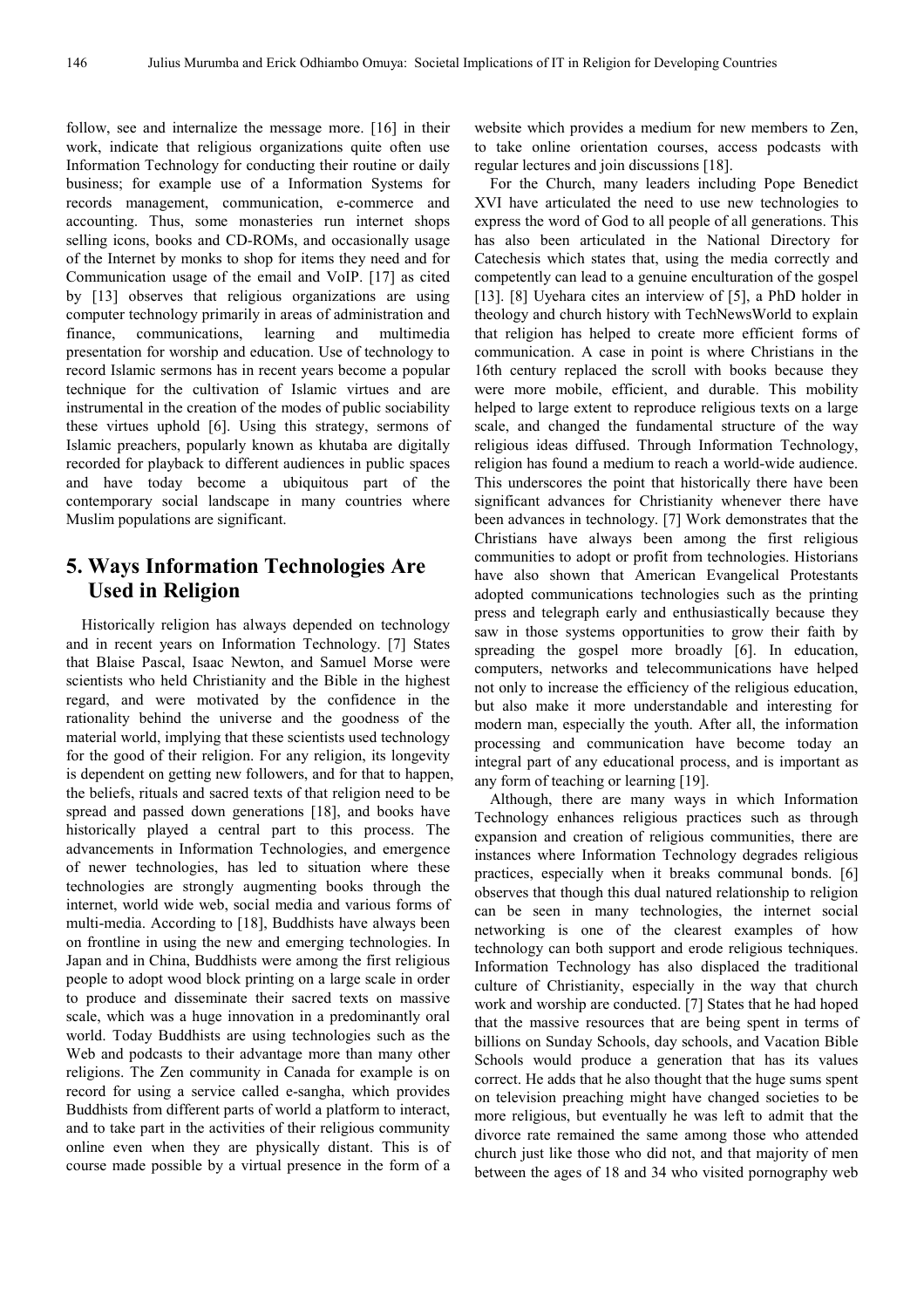sites included believers and church goers. Also remaining the same were the ranks of the high-and-mighty, white collar elite who were corrupt, who included Bible-carrying, churchgoing, God-talking. Religious groups use Information Technology in different ways. [6] shows that Social Networking technology for instance has been used in two main ways 1) religious groups creating their own versions of social network sites that are religion-centric and somewhat exclusive, and 2) using the functions of larger social networks such as Facebook to their advantage. Many internet users with religious affiliations are quite often confronted with a variety of social networking opportunities. Christians have a number of websites such as Hisholyspace.com, holypal.com and Xianz. Additionally there is UltimateTube, which is a Christian alternative to YouTube, providing categories of Christian Videos, Music Videos, and End times Videos. UltimateTube.com exhorts its visitors to broadcast God alone. Other faiths too have their options, Muslims have muslimsocial.com, muxlim.com, and Nasseb, Jews have their social network called Schmooze, and the other earth-based religions too they have their social networks such PaganSpace.net for Wiccans and Druids.

## **6. Challenges of Information Technology Use to Its Full Potential in Religion**

The religious outlook and practices of people are usually affected by the world they inhabit. While the Internet and information technologies play a vital role in many people's lives today, there exist people who still live in a world defined by the legacy old media of print, television, radio, and film. This in turn results in religious organizations not being able to use the new opportunities presented by the newer technologies to reach out to such people [21]. [22] states that the role of religion in conflicts is caused by positive and negative developments, for example unifying state and religion in some cases and in others the general desecularisation of the world. Militant forms of religious fundamentalism and extremism have caught the world's attention as a threat to peace. Fundamentalism, according to the [1] means the strict maintenance of the ancient or fundamental doctrines of any religion or ideology. Technologies that underpin modernity, including Information Technologies have not been readily accommodated by the cultures of fundamentalist religious communities, therefore limiting their potential [16]. On the other hand [3] in their study gives a clear reflection on people's perception of the negative use of IT in spreading hatred arguments. There have been instances where sect leaders and religious clerics intentionally raise and float conflicting views amongst their followers that become a verdict for them due to their limited knowledge. Religion, being a major cultural determinant and a strong identifier in global and regional geopolitical conflicts can thus be a limitation to the use of Information Technology in religious practices as well as other facets of life. [13] in her study on Nigerian baptist churches found out that among the challenges faced by Baptist pastors in the use of ICT included lack of IT education, and lack of financial resources, and recommended that, IT training and education become a core part of the curriculum during the training of Baptist pastors.

## **7. The Future of IT in Religion**

New technologies are impacting virtually every aspect of human life since these technologies are reshaping our basic notions of who we are, and how we are relating with fellow humans [23]. We increasingly finding ourselves immersed in, and surrounded by digital technologies and networks on which we continue to rely on to conduct our way of life, and this includes religious practices. [19] Work indicates that despite an ongoing debate on whether the Internet can be used for the glory of God, many religious people are already using it, maintaining their own web sites, creating blogs, discussing and exchanging views on social networking sites and network conferencing. On the flipside a significant number are cautious thinking about the prospects of an apocalypse that may result from the total control of technology over man through the internet and the web, seemingly as a result of virtualization and dis-deification of man. [18] indicates that the Brotherhood of St. Alexander Nevsky in Nizhni Novgorod has in the past turned to the internet in order to attract youth to the Orthodox Church, and many churches in developing countries are taking cue. For Sikhs, there has been a trend towards making sacred texts available online, and today it might be easier to find these texts online than in printed form. Other traditions such as Hinduism and Islam are religions in which chanting or singing or scriptures and ritual performances take precedence over solitary study, in which case YouTube can be a marvelous resource. There is little doubt that the Internet will transform religion in future generations because one of the ways of having a tradition that continues and expands is its ability to take advantage of technological and scholarly resources that come along [18]. There exist great opportunities for using computers in religion for educational purposes, especially with recent developments in multimedia. Multimedia technologies are being used to integrate text, audio, images, animation and video into in a single multimedia manual. Multimedia presentations are now being widely used in religion for worship and education. Multimedia is already being used to develop special educational programs for Orthodox schools [19]. The World Wide Web is the most widely used multimedia. The importance of the web in everyday life manifests itself in applications ranging from learning, shopping, banking to socializing, a trend that means that religious institutions and organizations must migrate their churches and temples to virtual real estate because that is where the people are, and also to stay relevant [24]. Today, religious leaders have websites, blogs and Twitter feeds. In addition many faiths have email prayer lines, online confessionals, social networks and applications, and therefore indicates that being web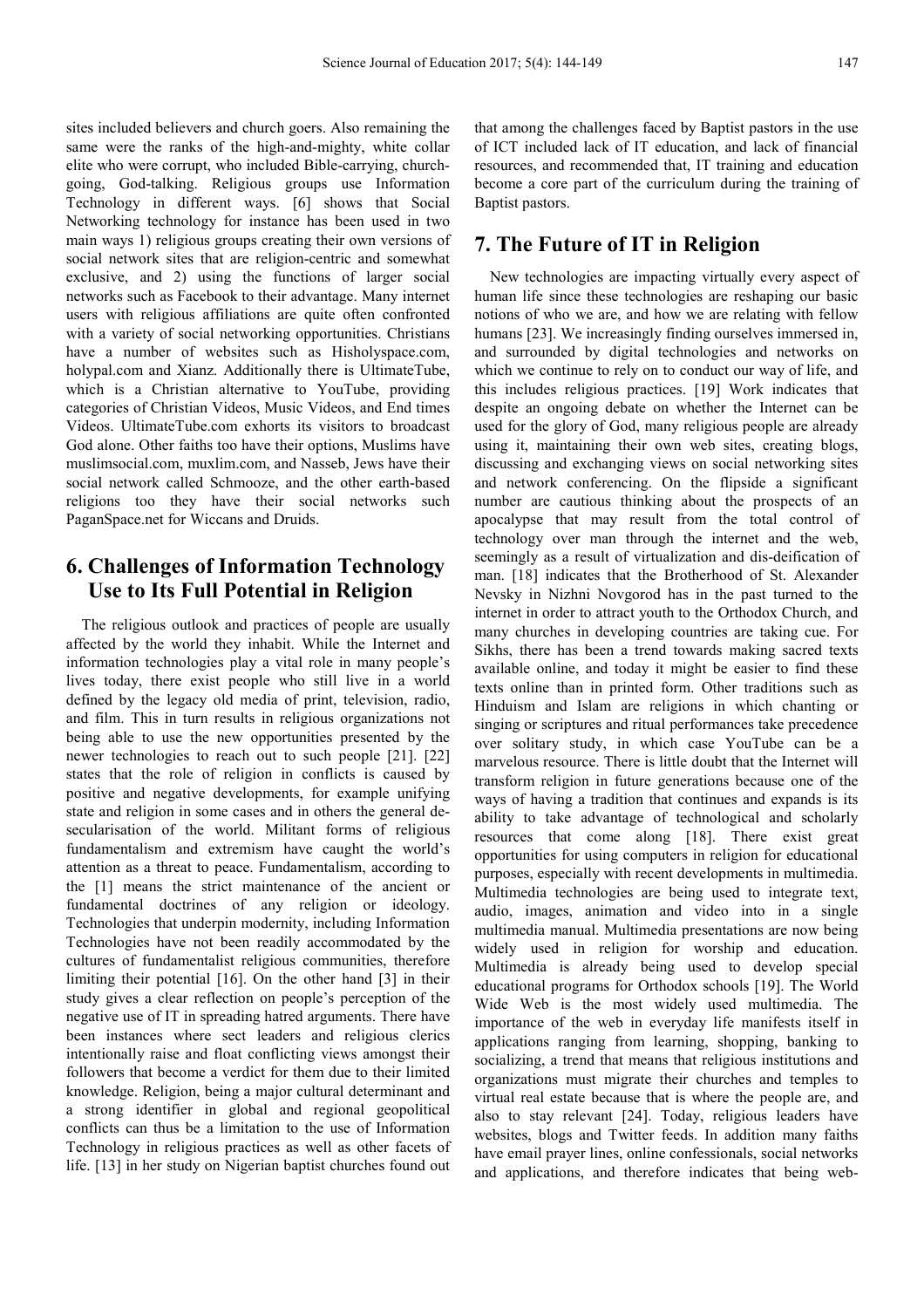savvy is a necessary skill for religious leaders in general.

Information Technology has also had the potential of destabilizing religion. Take the Church for example, what has traditionally been behind closed doors in ecclesiastical councils is in many instances now accessible on the internet, leading to challenges on the control that leaders once had over doctrine and on their followers. The age of reformation was ushered in by the printing press in the 16th century, and it allowed people to access religious texts for themselves and distribute their interpretations widely. In the same vein, the internet and the web are helping in proliferation of different interpretations and articulations of religions and we have witnessed the emergence of new communities and faiths, in some cases extremism. According to [24] the emergence of the web has led to a situation where individuals have autonomy and a wide range of choices to help them decide where to access a religious resource. This has contributed to emergence of extremism, and is some cases emergence of ideals and endeavor's for fundamentalism and extremism in certain regions of the developing world. [3] posits that positive use of Information Technology in religion can promote harmony and help portray a better image of religion, in for instance Islam which has been in the past portrayed negatively due to violence based activities that have been conducted by militants in the name of Islam. There have also been instances where churches have had to ask congregations to turn off their phones when services begin to avoid distractions posed to congregants by technology during sermon, for example wats app and other social networking. [24] States that there exists a religious apathy among the young and this poses a serious challenge for religious leaders looking to grow their congregations. This is because many of them lack formal religious upbringing resulting in younger worshippers expecting any religious event to embrace technology use. Device multitasking has become a pervasive part of their life so much so that quiet, hard cover book based religious ceremonies seem awkward and therefore not compelling.

Information Technology may represent the end of traditional religious worship, and the beginning of a new age of worship, one which no one can predict or control [25]. Without new young followers, the future for organized religions could be bleak, and for these young followers religion is likely to be appealing to them if it embraces Information Technology. Religious leaders also conduct services via technology to a geographically wide spread audience leading to a significant differences in how worshippers experience the religious worship. According to [25], religion is very much an emotional event and Information Technology can be unfulfilling in that aspect. Gathering around Information Technology in smaller groups may provide an answer to this emotional aspect. The challenge of relying on Information Technology, is how to mobilize through Information Technology and still achieve all the religious personal support and socialization benefits that are realized from real life interaction that emanate from attending a place of worship. In this regard, a virtual congregation may not be a realistic way to gather people and practice religion. [25] Observes further that it is difficult for the younger generations (generation Y) to embrace religion without the real life experience where they are using IT and smart devices in all aspects of their lives, which creates for them the feeling of being at peace with oneself. In such cases, worshippers who cannot find their way to their house of worship for services can pray online with their fellow believers via the latest technology. Questions still remain about how powerful that can be but it has been deemed as having been relatively effective through Television, although in many of such cases those are already followers seeking religious celebrities, not new believers.

#### **8. Conclusion**

This study is a step towards providing information on the types of Information Technologies being used in Religion and how they are being used, and the benefits of using these Information Technologies in religion. The study highlighted the Importance of Information Technologies in religious practices, the types of the Information Technologies being used as well as the challenges likely to be encountered in utilization of these technologies to their full potential. The paper concludes that Information Technologies, in particular emerging technologies such as social networking technologies, wireless technologies, cellular phones and other data processing applications have created new opportunities for social change and religious worship. Information technologies are an important resource which theologians can work with in order to positively affect the context for and of religion. This paper therefore recommends that religious leaders from the popular religions be in the forefront in advocacy of use of Information Technologies positively in religion.

#### **References**

- [1] Merriam-Webster Dictionary. (2016). *merriam-webster.com*. Retrieved December 10, 2016, from https://www.merriamwebster.com/dictionary/information%20technology
- [2] Webopedia. (2016). Retrieved October 30, 2016, from http://www.webopedia.com/TERM/I/IT.html
- [3] Rehman, B., Sultan, A., & Zeeshan, M. (2015). Role Of Information Communication Technology In Provoking Religious Extremism. *The Explorer Islamabad: Journal of Social Sciences*, *1* (5), 145-148.
- [4] Encyclopedia of Science and Religion. (2016). Retrieved November 7, 2016, from Encyclopedia.com: http://www.encyclopedia.com/education/encyclopediasalmanacs-transcripts-and-maps/technology-and-religion
- [5] Ferguson, T. (2004). Retrieved October 30, 2016, from TechNewsWorld: http://www.technewsworld.com/story/33078.html
- [6] Verschoor-Kirss, A. (2012). The Dynamic Interplay of Religion and Technology in Online Social Networks. *Journal of Religion & Society*, *14*.